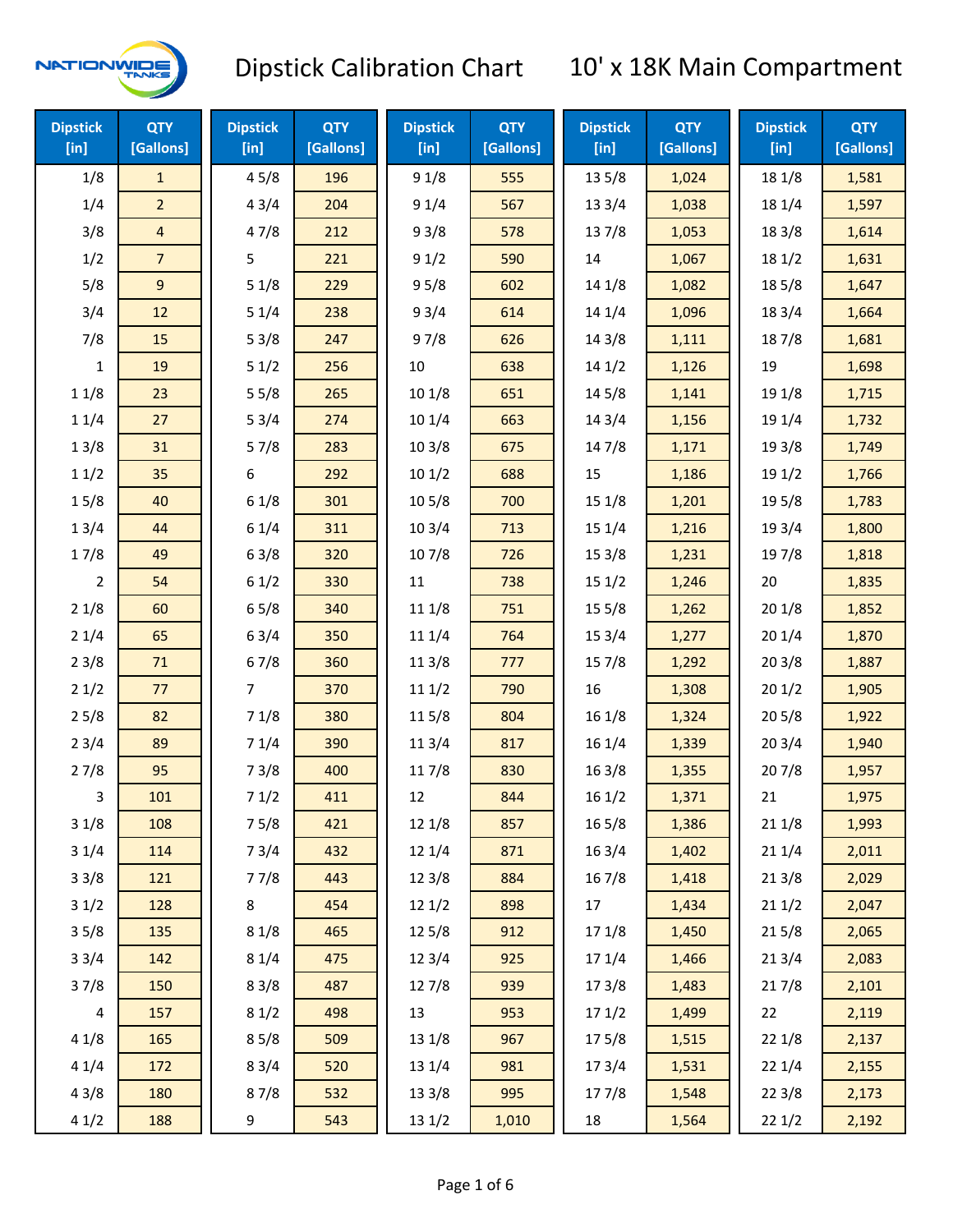

| <b>Dipstick</b><br>$[$ in] | <b>QTY</b><br>[Gallons] | <b>Dipstick</b><br>$[$ in] | <b>QTY</b><br>[Gallons] | <b>Dipstick</b><br>$[$ in] | <b>QTY</b><br>[Gallons] | <b>Dipstick</b><br>[in] | <b>QTY</b><br>[Gallons] | <b>Dipstick</b><br>$[$ in] | <b>QTY</b><br>[Gallons] |
|----------------------------|-------------------------|----------------------------|-------------------------|----------------------------|-------------------------|-------------------------|-------------------------|----------------------------|-------------------------|
| 225/8                      | 2,210                   | 271/8                      | 2,900                   | 315/8                      | 3,642                   | 36 1/8                  | 4,426                   | 40 5/8                     | 5,245                   |
| 223/4                      | 2,228                   | 271/4                      | 2,920                   | 31 3/4                     | 3,663                   | 36 1/4<br>4,448         |                         | 40 3/4                     | 5,269                   |
| 227/8                      | 2,247                   | 273/8                      | 2,940                   | 317/8                      | 3,684                   | 363/8                   | 4,471                   | 407/8                      | 5,292                   |
| 23                         | 2,265                   | 271/2                      | 2,960                   | 32                         | 3,706                   | 361/2                   | 4,493                   | 41                         | 5,315                   |
| 231/8                      | 2,284                   | 275/8                      | 2,980                   | 32 1/8                     | 3,727                   | $36\,5/8$               | 4,516                   | 41 1/8                     | 5,338                   |
| 231/4                      | 2,302                   | 273/4                      | 3,000                   | 321/4                      | 3,748                   | 363/4                   | 4,538                   | 41 1/4                     | 5,362                   |
| 233/8                      | 2,321                   | 277/8                      | 3,021                   | 32 3/8                     | 3,770                   | 367/8                   | 4,560                   | 41 3/8                     | 5,385                   |
| 231/2                      | 2,340                   | 28                         | 3,041                   | 321/2                      | 3,791                   | 37                      | 4,583                   | 411/2                      | 5,408                   |
| 235/8                      | 2,359                   | 28 1/8                     | 3,061                   | 325/8                      | 3,813                   | 37 1/8                  | 4,605                   | 41 5/8                     | 5,432                   |
| 233/4                      | 2,377                   | 28 1/4                     | 3,081                   | 32 3/4                     | 3,834                   | 37 1/4                  | 4,628                   | 41 3/4                     | 5,455                   |
| 237/8                      | 2,396                   | 28 3/8                     | 3,101                   | 327/8                      | 3,856                   | 373/8                   | 4,650                   | 417/8                      | 5,478                   |
| 24                         | 2,415                   | 281/2                      | 3,122                   | 33                         | 3,877                   | 371/2                   | 4,673                   | 42                         | 5,502                   |
| 24 1/8                     | 2,434                   | 28 5/8                     | 3,142                   | 33 1/8                     | 3,899                   | 375/8                   | 4,696                   | 42 1/8                     | 5,525                   |
| 241/4                      | 2,453                   | 28 3/4                     | 3,163                   | 33 1/4                     | 3,920                   | 373/4                   | 4,718                   | 42 1/4                     | 5,549                   |
| 243/8                      | 2,472                   | 287/8                      | 3,183                   | 33 3/8                     | 3,942                   | 377/8                   | 4,741                   | 42 3/8                     | 5,572                   |
| 241/2                      | 2,491                   | 29                         | 3,204                   | 331/2                      | 3,964                   | 38<br>4,764             |                         | 421/2                      | 5,596                   |
| 245/8                      | 2,510                   | 29 1/8                     | 3,224                   | 33 5/8                     | 3,986                   | 38 1/8                  | 4,786                   | 42 5/8                     | 5,619                   |
| 243/4                      | 2,529                   | 29 1/4                     | 3,245                   | 33 3/4                     | 4,007                   | 38 1/4                  | 4,809                   | 42 3/4                     | 5,643                   |
| 24 7/8                     | 2,548                   | 29 3/8                     | 3,265                   | 337/8                      | 4,029                   | 38 3/8                  | 4,832                   | 42 7/8                     | 5,666                   |
| 25                         | 2,567                   | 29 1/2                     | 3,286                   | 34                         | 4,051                   | 38 1/2                  | 4,855                   | 43                         | 5,690                   |
| 251/8                      | 2,587                   | 29 5/8                     | 3,306                   | 34 1/8                     | 4,073                   | 38 5/8                  | 4,877                   | 43 1/8                     | 5,713                   |
| 251/4                      | 2,606                   | 29 3/4                     | 3,327                   | 34 1/4                     | 4,095                   | 38 3/4                  | 4,900                   | 43 1/4                     | 5,737                   |
| 253/8                      | 2,625                   | 297/8                      | 3,348                   | 34 3/8                     | 4,117                   | 387/8                   | 4,923                   | 43 3/8                     | 5,760                   |
| 251/2                      | 2,645                   | 30                         | 3,369                   | 34 1/2                     | 4,138                   | 39                      | 4,946                   | 43 1/2                     | 5,784                   |
| 255/8                      | 2,664                   | 30 1/8                     | 3,389                   | 34 5/8                     | 4,160                   | 39 1/8                  | 4,969                   | 43 5/8                     | 5,808                   |
| 253/4                      | 2,684                   | 301/4                      | 3,410                   | 34 3/4                     | 4,182                   | 39 1/4                  | 4,992                   | 43 3/4                     | 5,831                   |
| 257/8                      | 2,703                   | 30 3/8                     | 3,431                   | 347/8                      | 4,204                   | 39 3/8                  | 5,015                   | 437/8                      | 5,855                   |
| 26                         | 2,723                   | 301/2                      | 3,452                   | 35                         | 4,226                   | 39 1/2                  | 5,038                   | 44                         | 5,879                   |
| 26 1/8                     | 2,742                   | 30 5/8                     | 3,473                   | 35 1/8                     | 4,249                   | 39 5/8                  | 5,061                   | 44 1/8                     | 5,902                   |
| 261/4                      | 2,762                   | 30 3/4                     | 3,494                   | 35 1/4                     | 4,271                   | 39 3/4                  | 5,084                   | 44 1/4                     | 5,926                   |
| 26 3/8                     | 2,781                   | 307/8                      | 3,515                   | 35 3/8                     | 4,293                   | 397/8                   | 5,107                   | 44 3/8                     | 5,950                   |
| 261/2                      | 2,801                   | 31                         | 3,536                   | 35 1/2                     | 4,315                   | 40                      | 5,130                   | 44 1/2                     | 5,974                   |
| 265/8                      | 2,821                   | 31 1/8                     | 3,557                   | 35 5/8                     | 4,337                   | 40 1/8                  | 5,153                   | 44 5/8                     | 5,998                   |
| 263/4                      | 2,841                   | 31 1/4                     | 3,578                   | 35 3/4                     | 4,359                   | 40 1/4                  | 5,176                   | 44 3/4                     | 6,021                   |
| 267/8                      | 2,860                   | 31 3/8                     | 3,599                   | 357/8                      | 4,382                   | 40 3/8                  | 5,199                   | 447/8                      | 6,045                   |
| 27                         | 2,880                   | 311/2                      | 3,621                   | 36                         | 4,404                   | 40 1/2                  | 5,222                   | 45                         | 6,069                   |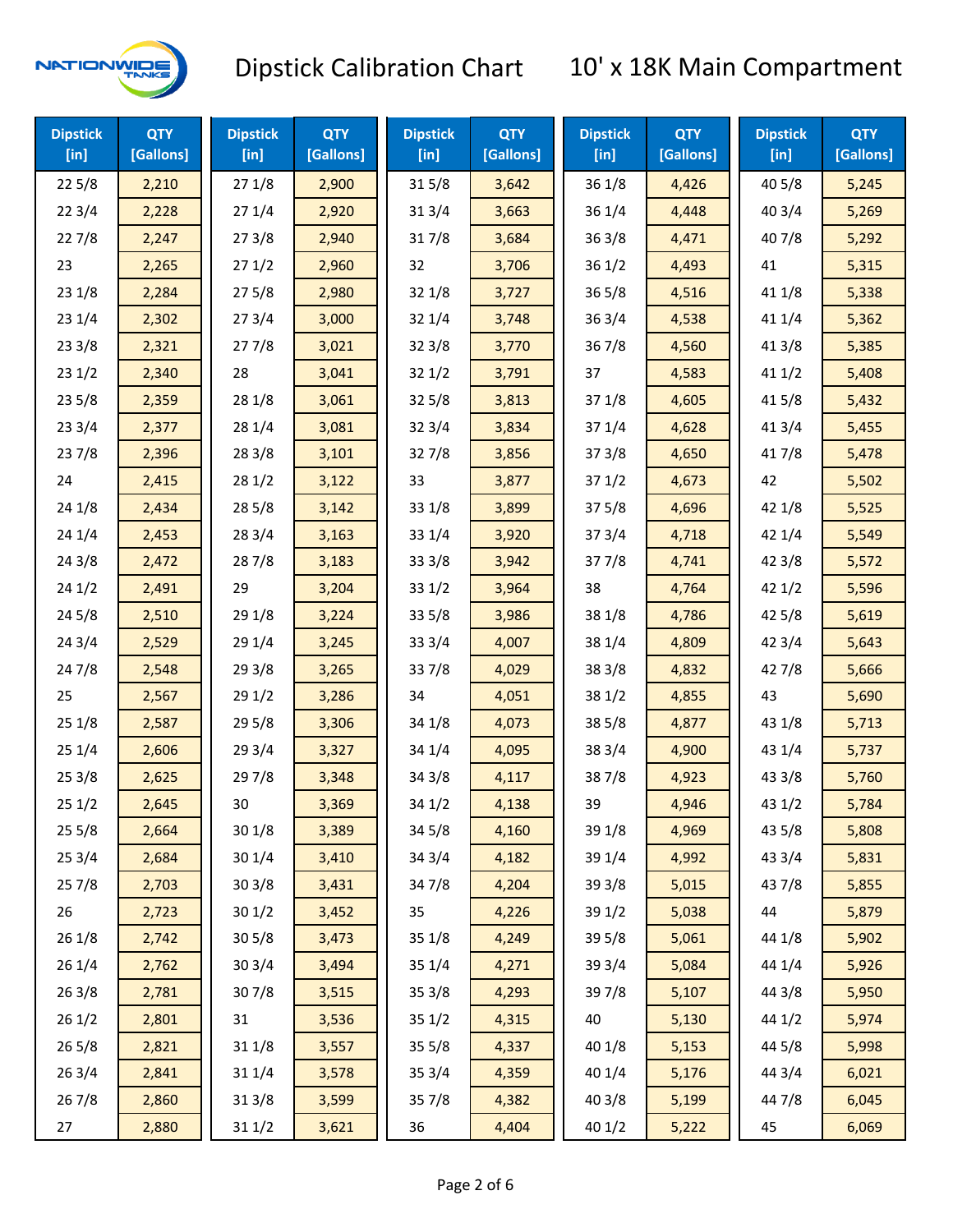

| <b>Dipstick</b><br>$[$ in] | <b>QTY</b><br>[Gallons] | <b>Dipstick</b><br>$[$ in] | <b>QTY</b><br>[Gallons] | <b>Dipstick</b><br>$[$ in] | <b>QTY</b><br>[Gallons] | <b>Dipstick</b><br>$[$ in] | <b>QTY</b><br>[Gallons] | <b>Dipstick</b><br>[in] | <b>QTY</b><br>[Gallons] |
|----------------------------|-------------------------|----------------------------|-------------------------|----------------------------|-------------------------|----------------------------|-------------------------|-------------------------|-------------------------|
| 45 1/8                     | 6,093                   | 49 5/8                     | 6,961                   | 54 1/8                     | 7,844                   | 58 5/8                     | 8,736                   | 63 1/8                  | 9,629                   |
| 45 1/4                     | 6,117                   | 49 3/4                     | 6,986                   | 54 1/4                     | 7,869                   | 58 3/4                     | 8,760                   | 63 1/4                  | 9,654                   |
| 45 3/8                     | 6,141                   | 49 7/8                     | 7,010                   | 54 3/8                     | 7,894                   | 587/8                      | 8,785                   | 63 3/8                  | 9,678                   |
| 451/2                      | 6,164                   | 50                         | 7,034                   | 54 1/2                     | 7,918                   | 59                         | 8,810                   | 63 1/2                  | 9,703                   |
| 45 5/8                     | 6,188                   | 50 1/8                     | 7,059                   | 54 5/8                     | 7,943                   | 59 1/8                     | 8,835                   | 63 5/8                  | 9,728                   |
| 45 3/4                     | 6,212                   | 50 1/4                     | 7,083                   | 54 3/4                     | 7,968                   | 59 1/4                     | 8,860                   | 63 3/4                  | 9,753                   |
| 45 7/8                     | 6,236                   | 503/8                      | 7,108                   | 54 7/8                     | 7,992                   | 59 3/8                     | 8,885                   | 637/8                   | 9,777                   |
| 46                         | 6,260                   | 501/2                      | 7,132                   | 55                         | 8,017                   | 59 1/2                     | 8,909                   | 64                      | 9,802                   |
| 46 1/8                     | 6,284                   | 50 5/8                     | 7,156                   | 55 1/8                     | 8,042                   | 59 5/8                     | 8,934                   | 64 1/8                  | 9,827                   |
| 46 1/4                     | 6,308                   | 50 3/4                     | 7,181                   | 55 1/4                     | 8,067                   | 59 3/4                     | 8,959                   | 64 1/4                  | 9,852                   |
| 463/8                      | 6,332                   | 507/8                      | 7,205                   | 55 3/8                     | 8,091                   | 59 7/8                     | 8,984                   | 64 3/8                  | 9,876                   |
| 46 1/2                     | 6,356                   | 51                         | 7,230                   | 55 1/2                     | 8,116                   | 60                         | 9,009                   | 64 1/2                  | 9,901                   |
| 46 5/8                     | 6,380                   | 51 1/8                     | 7,254                   | 55 5/8                     | 8,141                   | 60 1/8                     | 9,033                   | 64 5/8                  | 9,926                   |
| 46 3/4                     | 6,404                   | 51 1/4                     | 7,279                   | 55 3/4                     | 8,166                   | 60 1/4                     | 9,058                   | 64 3/4                  | 9,951                   |
| 46 7/8                     | 6,428                   | 513/8                      | 7,303                   | 55 7/8                     | 8,190                   | 60 3/8                     | 9,083                   | 64 7/8                  | 9,975                   |
| 47                         | 6,452                   | 51 1/2                     | 7,328                   | 56                         | 8,215                   | 601/2                      | 9,108                   | 65                      | 10,000                  |
| 47 1/8                     | 6,477                   | 515/8                      | 7,352                   | 56 1/8                     | 8,240                   | 60 5/8                     | 9,133                   | 65 1/8                  | 10,025                  |
| 47 1/4                     | 6,501                   | 51 3/4                     | 7,377                   | 56 1/4                     | 8,265                   | 60 3/4                     | 9,158                   | 65 1/4                  | 10,049                  |
| 47 3/8                     | 6,525                   | 517/8                      | 7,401                   | 563/8                      | 8,289                   | 60 7/8                     | 9,182                   | 65 3/8                  | 10,074                  |
| 471/2                      | 6,549                   | 52                         | 7,426                   | 56 1/2                     | 8,314                   | 61                         | 9,207                   | 65 1/2                  | 10,099                  |
| 475/8                      | 6,573                   | 52 1/8                     | 7,450                   | 56 5/8                     | 8,339                   | 61 1/8                     | 9,232                   | 65 5/8                  | 10,124                  |
| 47 3/4                     | 6,597                   | 52 1/4                     | 7,475                   | 56 3/4                     | 8,364                   | 61 1/4                     | 9,257                   | 65 3/4                  | 10,148                  |
| 47 7/8                     | 6,621                   | 52 3/8                     | 7,500                   | 567/8                      | 8,388                   | 61 3/8                     | 9,282                   | 65 7/8                  | 10,173                  |
| 48                         | 6,646                   | 521/2                      | 7,524                   | 57                         | 8,413                   | 611/2                      | 9,306                   | 66                      | 10,198                  |
| 48 1/8                     | 6,670                   | 52 5/8                     | 7,549                   | 57 1/8                     | 8,438                   | 615/8                      | 9,331                   | 66 1/8                  | 10,222                  |
| 48 1/4                     | 6,694                   | 52 3/4                     | 7,573                   | 57 1/4                     | 8,463                   | 613/4                      | 9,356                   | 66 1/4                  | 10,247                  |
| 48 3/8                     | 6,718                   | 527/8                      | 7,598                   | 57 3/8                     | 8,488                   | 617/8                      | 9,381                   | 66 3/8                  | 10,272                  |
| 48 1/2                     | 6,743                   | 53                         | 7,623                   | 57 1/2                     | 8,512                   | 62                         | 9,406                   | 66 1/2                  | 10,296                  |
| 48 5/8                     | 6,767                   | 53 1/8                     | 7,647                   | 57 5/8                     | 8,537                   | 62 1/8                     | 9,430                   | 66 5/8                  | 10,321                  |
| 48 3/4                     | 6,791                   | 53 1/4                     | 7,672                   | 573/4                      | 8,562                   | 62 1/4                     | 9,455                   | 66 3/4                  | 10,345                  |
| 487/8                      | 6,815                   | 53 3/8                     | 7,696                   | 577/8                      | 8,587                   | 62 3/8                     | 9,480                   | 667/8                   | 10,370                  |
| 49                         | 6,840                   | 53 1/2                     | 7,721                   | 58                         | 8,612                   | 621/2                      | 9,505                   | 67                      | 10,395                  |
| 49 1/8                     | 6,864                   | 53 5/8                     | 7,746                   | 58 1/8                     | 8,636                   | 62 5/8                     | 9,530                   | 671/8                   | 10,419                  |
| 49 1/4                     | 6,888                   | 53 3/4                     | 7,770                   | 58 1/4                     | 8,661                   | 62 3/4                     | 9,554                   | 671/4                   | 10,444                  |
| 49 3/8                     | 6,913                   | 537/8                      | 7,795                   | 58 3/8                     | 8,686                   | 627/8                      | 9,579                   | 673/8                   | 10,468                  |
| 49 1/2                     | 6,937                   | 54                         | 7,820                   | 58 1/2                     | 8,711                   | 63                         | 9,604                   | 67 1/2                  | 10,493                  |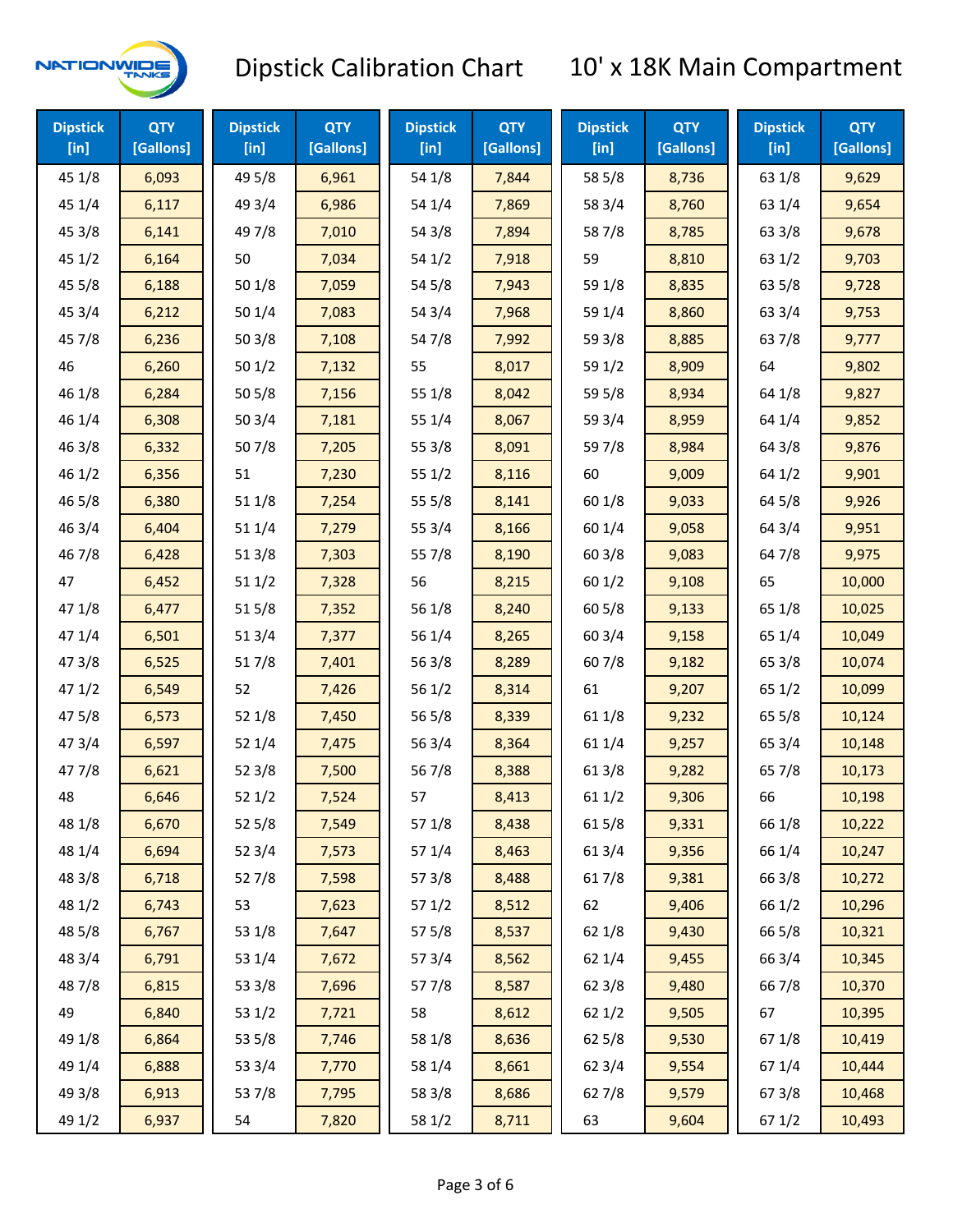

| <b>Dipstick</b><br>$[$ in] | <b>QTY</b><br>[Gallons] | <b>Dipstick</b><br>$[$ in] | <b>QTY</b><br>[Gallons] | <b>Dipstick</b><br>$[$ in] | <b>QTY</b><br>[Gallons] | <b>Dipstick</b><br>$[$ in] | <b>QTY</b><br>[Gallons] | <b>Dipstick</b><br>[in] | <b>QTY</b><br>[Gallons] |
|----------------------------|-------------------------|----------------------------|-------------------------|----------------------------|-------------------------|----------------------------|-------------------------|-------------------------|-------------------------|
| 67 5/8                     | 10,518                  | 72 1/8                     | 11,396                  | 765/8                      | 12,257                  | 81 1/8                     | 13,094                  | 85 5/8                  | 13,901                  |
| 67 3/4                     | 10,542                  | 72 1/4                     | 11,420                  | 763/4                      | 12,280                  | 81 1/4                     | 13,117                  | 85 3/4                  | 13,923                  |
| 677/8                      | 10,567                  | 72 3/8                     | 11,444                  | 767/8                      | 12,304                  | 81 3/8                     | 13,140                  | 857/8                   | 13,945                  |
| 68                         | 10,591                  | 72 1/2                     | 11,468                  | 77                         | 12,328                  | 81 1/2                     | 13,163                  | 86                      | 13,966                  |
| 68 1/8                     | 10,616                  | 725/8                      | 11,492                  | 77 1/8                     | 12,351                  | 815/8                      | 13,185                  | 86 1/8                  | 13,988                  |
| 68 1/4                     | 10,640                  | 72 3/4                     | 11,517                  | 77 1/4                     | 12,375                  | 813/4                      | 13,208                  | 86 1/4                  | 14,010                  |
| 68 3/8                     | 10,665                  | 727/8                      | 11,541                  | 77 3/8                     | 12,398                  | 817/8                      | 13,231                  | 86 3/8                  | 14,032                  |
| 68 1/2                     | 10,689                  | 73                         | 11,565                  | 771/2                      | 12,422                  | 82                         | 13,254                  | 86 1/2                  | 14,053                  |
| 68 5/8                     | 10,714                  | 73 1/8                     | 11,589                  | 775/8                      | 12,445                  | 82 1/8                     | 13,276                  | 86 5/8                  | 14,075                  |
| 68 3/4                     | 10,738                  | 73 1/4                     | 11,613                  | 773/4                      | 12,469                  | 82 1/4                     | 13,299                  | 86 3/4                  | 14,097                  |
| 687/8                      | 10,763                  | 73 3/8                     | 11,637                  | 777/8                      | 12,492                  | 823/8                      | 13,322                  | 867/8                   | 14,118                  |
| 69                         | 10,787                  | 73 1/2                     | 11,661                  | 78                         | 12,515                  | 821/2                      | 13,344                  | 87                      | 14,140                  |
| 69 1/8                     | 10,812                  | 73 5/8                     | 11,685                  | 78 1/8                     | 12,539                  | 825/8                      | 13,367                  | 871/8                   | 14,162                  |
| 69 1/4                     | 10,836                  | 73 3/4                     | 11,709                  | 78 1/4                     | 12,562                  | 82 3/4                     | 13,389                  | 871/4                   | 14,183                  |
| 69 3/8                     | 10,861                  | 737/8                      | 11,733                  | 78 3/8                     | 12,586                  | 827/8                      | 13,412                  | 87 3/8                  | 14,205                  |
| 69 1/2                     | 10,885                  | 74                         | 11,757                  | 78 1/2                     | 12,609                  | 83                         | 13,434                  | 871/2                   | 14,226                  |
| 69 5/8                     | 10,910                  | 74 1/8                     | 11,781                  | 78 5/8                     | 12,632                  | 83 1/8                     | 13,457                  | 875/8                   | 14,248                  |
| 69 3/4                     | 10,934                  | 74 1/4                     | 11,805                  | 78 3/4                     | 12,656                  | 83 1/4                     | 13,479                  | 87 3/4                  | 14,269                  |
| 697/8                      | 10,958                  | 74 3/8                     | 11,829                  | 787/8                      | 12,679                  | 83 3/8                     | 13,502                  | 877/8                   | 14,290                  |
| 70                         | 10,983                  | 74 1/2                     | 11,853                  | 79                         | 12,702                  | 83 1/2                     | 13,524                  | 88                      | 14,312                  |
| 70 1/8                     | 11,007                  | 74 5/8                     | 11,877                  | 79 1/8                     | 12,725                  | 83 5/8                     | 13,546                  | 88 1/8                  | 14,333                  |
| 70 1/4                     | 11,032                  | 74 3/4                     | 11,901                  | 79 1/4                     | 12,749                  | 83 3/4                     | 13,569                  | 88 1/4                  | 14,354                  |
| 70 3/8                     | 11,056                  | 747/8                      | 11,924                  | 79 3/8                     | 12,772                  | 837/8                      | 13,591                  | 88 3/8                  | 14,375                  |
| 70 1/2                     | 11,080                  | 75                         | 11,948                  | 79 1/2                     | 12,795                  | 84                         | 13,613                  | 88 1/2                  | 14,397                  |
| 70 5/8                     | 11,105                  | 75 1/8                     | 11,972                  | 79 5/8                     | 12,818                  | 84 1/8                     | 13,636                  | 88 5/8                  | 14,418                  |
| 70 3/4                     | 11,129                  | 75 1/4                     | 11,996                  | 79 3/4                     | 12,841                  | 84 1/4                     | 13,658                  | 88 3/4                  | 14,439                  |
| 70 7/8                     | 11,153                  | 75 3/8                     | 12,020                  | 79 7/8                     | 12,864                  | 84 3/8                     | 13,680                  | 887/8                   | 14,460                  |
| 71                         | 11,178                  | 75 1/2                     | 12,044                  | 80                         | 12,887                  | 84 1/2                     | 13,702                  | 89                      | 14,481                  |
| 71 1/8                     | 11,202                  | 75 5/8                     | 12,067                  | 80 1/8                     | 12,910                  | 84 5/8                     | 13,725                  | 89 1/8                  | 14,502                  |
| 71 1/4                     | 11,226                  | 75 3/4                     | 12,091                  | 80 1/4                     | 12,933                  | 84 3/4                     | 13,747                  | 89 1/4                  | 14,523                  |
| 713/8                      | 11,250                  | 75 7/8                     | 12,115                  | 80 3/8                     | 12,957                  | 847/8                      | 13,769                  | 89 3/8                  | 14,544                  |
| 71 1/2                     | 11,275                  | 76                         | 12,139                  | 80 1/2                     | 12,979                  | 85                         | 13,791                  | 89 1/2                  | 14,565                  |
| 715/8                      | 11,299                  | 76 1/8                     | 12,162                  | 80 5/8                     | 13,002                  | 85 1/8                     | 13,813                  | 89 5/8                  | 14,586                  |
| 713/4                      | 11,323                  | 76 1/4                     | 12,186                  | 80 3/4                     | 13,025                  | 85 1/4                     | 13,835                  | 89 3/4                  | 14,607                  |
| 717/8                      | 11,347                  | 763/8                      | 12,210                  | 807/8                      | 13,048                  | 85 3/8                     | 13,857                  | 897/8                   | 14,628                  |
| 72                         | 11,372                  | 76 1/2                     | 12,233                  | 81                         | 13,071                  | 85 1/2                     | 13,879                  | 90                      | 14,649                  |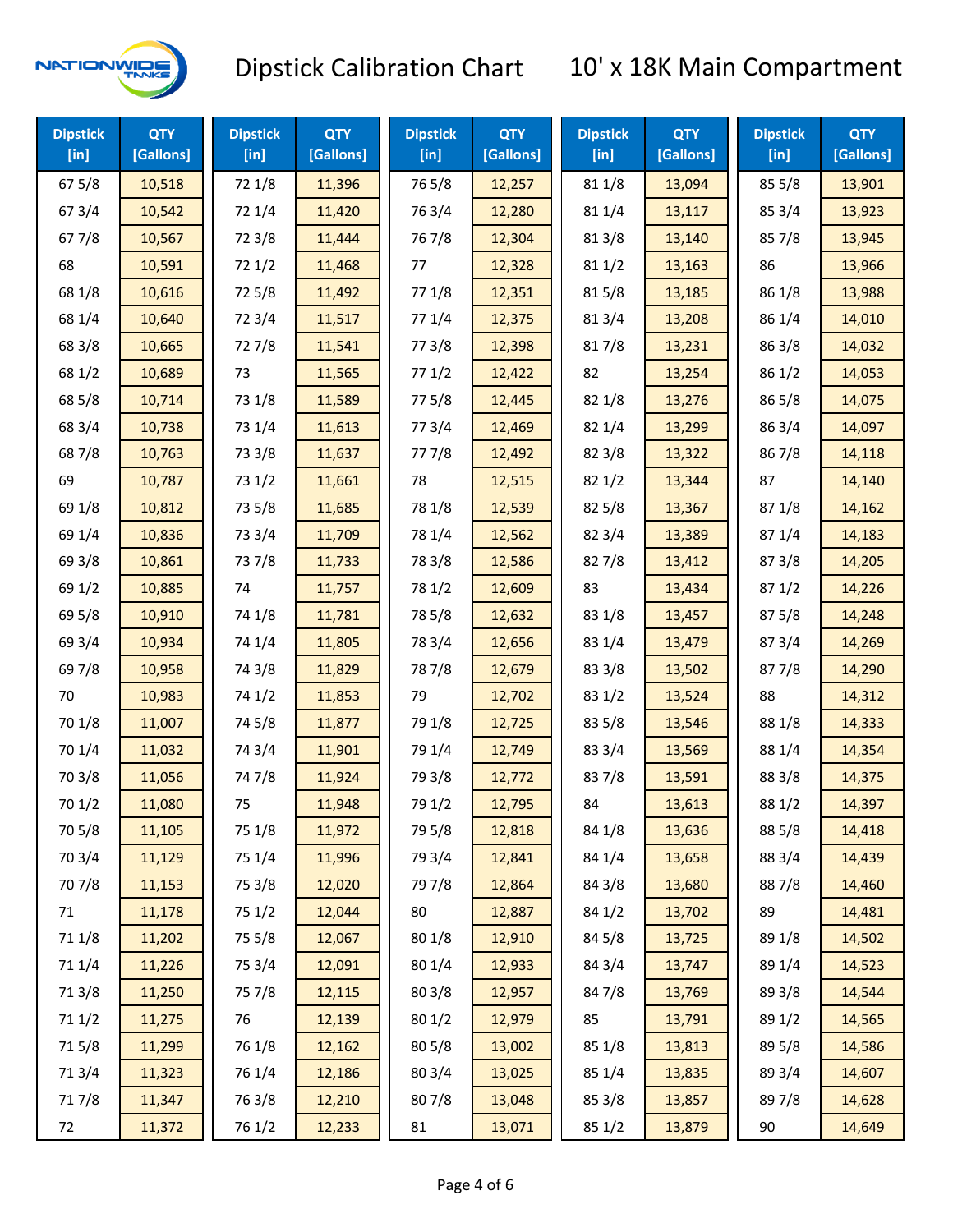

| <b>Dipstick</b><br>[in] | <b>QTY</b><br>[Gallons] | <b>Dipstick</b><br>[in] | <b>QTY</b><br>[Gallons] | <b>Dipstick</b><br>$[$ in] | <b>QTY</b><br>[Gallons] | <b>Dipstick</b><br>$[$ in] | <b>QTY</b><br>[Gallons] | <b>Dipstick</b><br>[in] | <b>QTY</b><br>[Gallons] |
|-------------------------|-------------------------|-------------------------|-------------------------|----------------------------|-------------------------|----------------------------|-------------------------|-------------------------|-------------------------|
| 90 1/8                  | 14,669                  | 94 5/8                  | 15,392                  | 99 1/8                     | 16,060                  | 103 5/8                    | 16,662                  | 108 1/8                 | 17,187                  |
| 90 1/4                  | 14,690                  | 94 3/4                  | 15,411                  | 99 1/4                     | 16,077                  | 103 3/4                    | 16,678                  | 108 1/4                 | 17,200                  |
| 90 3/8                  | 14,711                  | 947/8                   | 15,431                  | 99 3/8                     | 16,095                  | 103 7/8                    | 16,694                  | 108 3/8                 | 17,214                  |
| 901/2                   | 14,731                  | 95                      | 15,450                  | 99 1/2                     | 16,113                  | 104                        | 16,709                  | 108 1/2                 | 17,227                  |
| 90 5/8                  | 14,752                  | 95 1/8                  | 15,469                  | 99 5/8                     | 16,130                  | 104 1/8                    | 16,725                  | 108 5/8                 | 17,240                  |
| 90 3/4                  | 14,773                  | 95 1/4                  | 15,488                  | 99 3/4                     | 16,148                  | 104 1/4                    | 16,740                  | 108 3/4                 | 17,253                  |
| 907/8                   | 14,793                  | 95 3/8                  | 15,507                  | 997/8                      | 16,165                  | 104 3/8                    | 16,756                  | 108 7/8                 | 17,266                  |
| 91                      | 14,814                  | 95 1/2                  | 15,526                  | 100                        | 16,182                  | 1041/2                     | 16,771                  | 109                     | 17,279                  |
| 91 1/8                  | 14,834                  | 95 5/8                  | 15,545                  | 100 1/8                    | 16,200                  | 104 5/8                    | 16,786                  | 109 1/8                 | 17,292                  |
| 91 1/4                  | 14,855                  | 95 3/4                  | 15,564                  | 100 1/4                    | 16,217                  | 104 3/4                    | 16,801                  | 109 1/4                 | 17,304                  |
| 913/8                   | 14,875                  | 95 7/8                  | 15,583                  | 100 3/8                    | 16,234                  | 104 7/8                    | 16,817                  | 109 3/8                 | 17,317                  |
| 91 1/2                  | 14,895                  | 96                      | 15,602                  | 1001/2                     | 16,251                  | 105                        | 16,832                  | 109 1/2                 | 17,329                  |
| 915/8                   | 14,916                  | 96 1/8                  | 15,621                  | 100 5/8                    | 16,268                  | 105 1/8                    | 16,847                  | 109 5/8                 | 17,342                  |
| 913/4                   | 14,936                  | 96 1/4                  | 15,640                  | 100 3/4                    | 16,285                  | 105 1/4                    | 16,862                  | 109 3/4                 | 17,354                  |
| 917/8                   | 14,956                  | 96 3/8                  | 15,659                  | 100 7/8                    | 16,302                  | 105 3/8                    | 16,877                  | 109 7/8                 | 17,367                  |
| 92                      | 14,977                  | 96 1/2                  | 15,677                  | 101                        | 16,319                  | 105 1/2                    | 16,891                  | 110                     | 17,379                  |
| 92 1/8                  | 14,997                  | 96 5/8                  | 15,696                  | 101 1/8                    | 16,336                  | 105 5/8                    | 16,906                  | 110 1/8                 | 17,391                  |
| 92 1/4                  | 15,017                  | 96 3/4                  | 15,715                  | 101 1/4                    | 16,353                  | 105 3/4                    | 16,921                  | 110 1/4                 | 17,403                  |
| 92 3/8                  | 15,037                  | 967/8                   | 15,733                  | 101 3/8                    | 16,370                  | 105 7/8                    | 16,935                  | 110 3/8                 | 17,415                  |
| 921/2                   | 15,057                  | 97                      | 15,752                  | 1011/2                     | 16,387                  | 106                        | 16,950                  | 1101/2                  | 17,427                  |
| 92 5/8                  | 15,077                  | 97 1/8                  | 15,770                  | 101 5/8                    | 16,403                  | 106 1/8                    | 16,964                  | 110 5/8                 | 17,439                  |
| 92 3/4                  | 15,097                  | 97 1/4                  | 15,789                  | 101 3/4                    | 16,420                  | 106 1/4                    | 16,979                  | 110 3/4                 | 17,451                  |
| 927/8                   | 15,117                  | 973/8                   | 15,807                  | 101 7/8                    | 16,437                  | 106 3/8                    | 16,993                  | 110 7/8                 | 17,462                  |
| 93                      | 15,137                  | 971/2                   | 15,826                  | 102                        | 16,453                  | 106 1/2                    | 17,008                  | 111                     | 17,474                  |
| 93 1/8                  | 15,157                  | 97 5/8                  | 15,844                  | 102 1/8                    | 16,469                  | 106 5/8                    | 17,022                  | 111 1/8                 | 17,486                  |
| 93 1/4                  | 15,177                  | 973/4                   | 15,862                  | 102 1/4                    | 16,486                  | 106 3/4                    | 17,036                  | 111 1/4                 | 17,497                  |
| 93 3/8                  | 15,196                  | 977/8                   | 15,880                  | 102 3/8                    | 16,502                  | 106 7/8                    | 17,050                  | 111 3/8                 | 17,508                  |
| 93 1/2                  | 15,216                  | 98                      | 15,898                  | 1021/2                     | 16,518                  | 107                        | 17,064                  | 1111/2                  | 17,520                  |
| 93 5/8                  | 15,236                  | 98 1/8                  | 15,917                  | 102 5/8                    | 16,535                  | 107 1/8                    | 17,078                  | 1115/8                  | 17,531                  |
| 93 3/4                  | 15,255                  | 98 1/4                  | 15,935                  | 102 3/4                    | 16,551                  | 107 1/4                    | 17,092                  | 111 3/4                 | 17,542                  |
| 937/8                   | 15,275                  | 98 3/8                  | 15,953                  | 102 7/8                    | 16,567                  | 1073/8                     | 17,106                  | 111 7/8                 | 17,553                  |
| 94                      | 15,295                  | 98 1/2                  | 15,971                  | 103                        | 16,583                  | 1071/2                     | 17,119                  | 112                     | 17,564                  |
| 94 1/8                  | 15,314                  | 98 5/8                  | 15,989                  | 103 1/8                    | 16,599                  | 107 5/8                    | 17,133                  | 112 1/8                 | 17,574                  |
| 94 1/4                  | 15,334                  | 98 3/4                  | 16,006                  | 103 1/4                    | 16,615                  | 107 3/4                    | 17,147                  | 112 1/4                 | 17,585                  |
| 94 3/8                  | 15,353                  | 987/8                   | 16,024                  | 103 3/8                    | 16,631                  | 1077/8                     | 17,160                  | 112 3/8                 | 17,596                  |
| 94 1/2                  | 15,373                  | 99                      | 16,042                  | 103 1/2                    | 16,647                  | 108                        | 17,174                  | 112 1/2                 | 17,606                  |